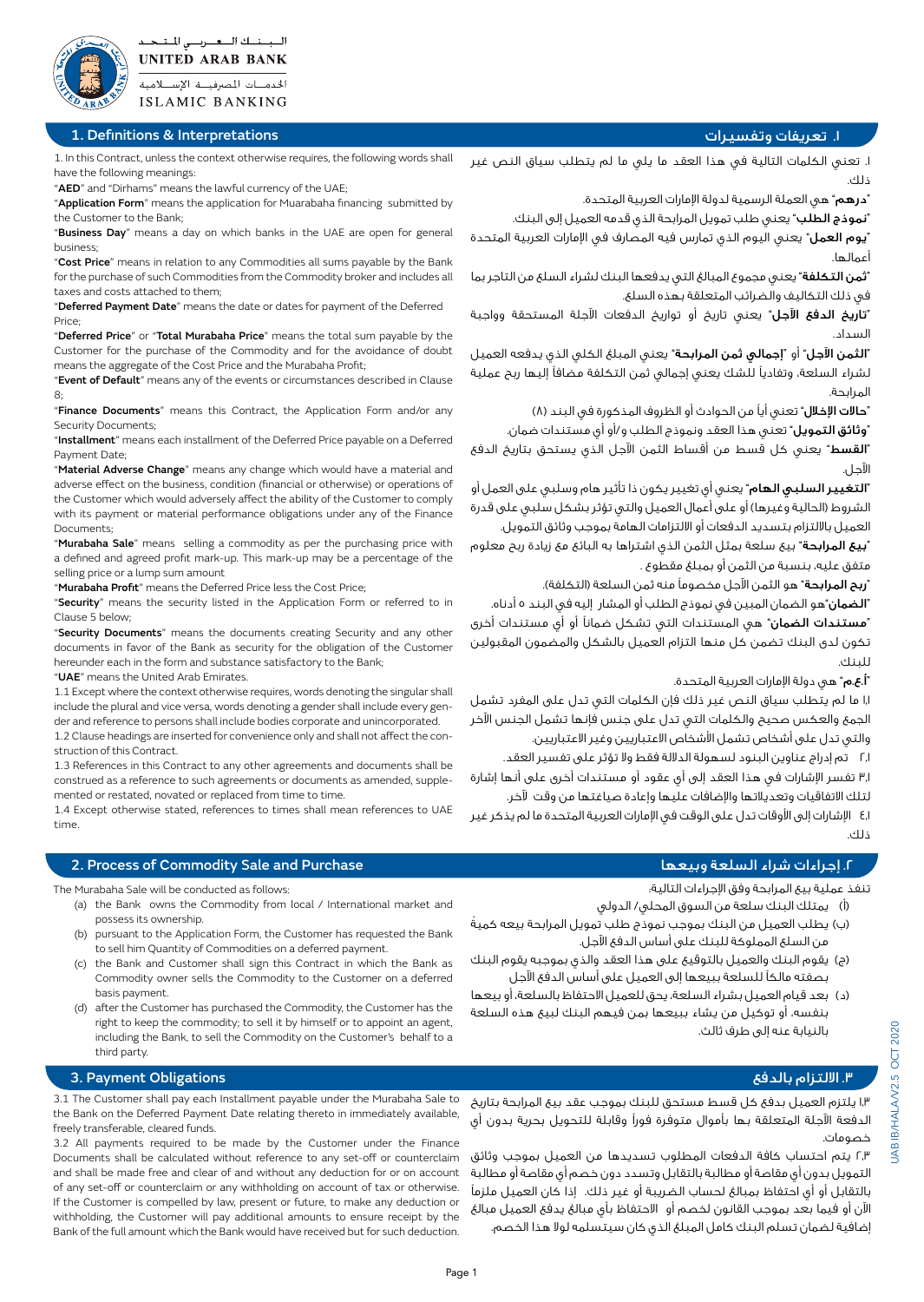السبسنسك السعسريسي المستبحد **UNITED ARAB BANK** الخدمسات المصرفيسة الإستسلامية **ISLAMIC BANKING** 

other matter or thing whatsoever.

force at the relevant time.

Deferred Price by the Customer.

3.3 From the date of this Contract the Customer shall be absolutely and irrevocably obliged to pay all sums expressed or agreed to be payable by it hereunder, notwithstanding any defect, deficiency or loss of any of the Commodities or any

3.4 If the Customer wishes to prepay any part of the Deferred Price, the Customer must notify the Bank of such prepayment by giving not less than fifteen (15) days prior written notice. Upon receipt of such notice, the Bank shall advise the Customer of the total sum due to the Bank under this Contract including all accrued costs, charges and expenses. In the case of a prepayment of the Total Murabaha Price by the Customer, the Bank may (at its absolute discretion) consider granting a rebate on the Deferred Price in accordance with the Bank's financing policies in

3.5 Without prejudice to its other rights under the Finance Documents, the Bank may, without being obliged to do so, defer one or more payments of all or any part of the installment due on a Deferred Payment Date to such later date as shall be determined by the Bank in its sole discretion. Nothing in this Clause shall expressly or impliedly be construed as a waiver by the Bank for the payment of the entire

3.6 When any payment would otherwise be due on a day which is not a Business Day, the payment shall be due and made on the next succeeding Business Day. 3.7 If the Customer delays of the due Installments on the due dates, the Customer hereby undertakes to pay a late payment charge of an amount equal to [2]% of the overdue amount for each day of delay beyond the relevant payment (due) date. The late payment charges shall be applied firstly, to compensate the Bank for its actual direct costs and expenses incurred as a result of any late payment and secondly, the remaining amount of any late payment charges received by the Bank shall be paid to charity on behalf of the Customer in accordance with the

guidelines of the Shari'ah Supervisory Board of the Bank.

3.3 يتوجب على العميل االلتزام بشكل مطلق وغير قابل لإللغاء من تاريخ إبرام هذا العقد بدفع كافة المبالغ المتفق على استحقاقها منه بموجب هذا العقد، بالرغم من أي عيب أو نقص أو خسارة في أي من السلع أو أي أمر أو شي آخر مهما كان.

4.3 إذا رغب العميل بدفع أي جزء من الثمن اآلجل مبكرًا يتوجب عليه إعالم البنك بتلك الدفعة بموجب إشعار خطي يرسله قبل 15 يومًا على األقل، وعند تسلم هذا اإلشعار يخطر البنك العميل بالمبلغ الكلي المستحق الدفع للبنك بموجب هذا العقد بما في ذلك كافة التكاليف والمصاريف والنفقات. وفي حالة رغبة العميل سداد إجمالي ثمن المرابحة قبل موعد استحقاقها، فإن للبنك مطلق الحرية في النظر في خصم جزء من قيمة الثمن اآلجل وذلك وفقًا لسياسات تمويل البنك النافذة في ذلك الوقت.

5.3 يجوز للبنك، دون المساس بحقوقه األخرى بموجب وثائق التمويل، ودون أي التزام عليه للقيام بذلك، تأجيل دفعة أو أكثر من كافة األقساط المستحقة الدفع بتاريخ الدفع اآلجل أو أي جزء منها إلى تاريخ الحق يحدده البنك وفقًا لخياره المطلق . ولا يفسر أي شيء في هذا البند صراحة أو ضمنياً تنازلا من قبل البنك عن دفع العميل كامال للثمن اآلجل.

6.3 عند استحقاق أي دفعة في يوم عطلة فإن تلك الدفعة تستحق السداد وتدفع في يوم العمل التالي.

7.3 إذا تأخر العميل عن تسديد مستحقات البنك في المواعيد المحددة فإن العميل يلتزم بدفع مبلغ بواقع ٢٪ من المبالغ المتأخرة السداد في ذمته عن كل ً يوم تأخير بعد تاريخ الدفعة المعنية المتأخرة. تطبق رسوم الدفعة المتأخرة أوال لتعويض البنك عن التكاليف المباشرة والنفقات التي تكبدها نتيجة التأخر في أي دفعة ، ثانيًا يوجه المبلغ المتبقي ليصرف في أعمال الخير نيابة عن العميل وبناء على توجيهات هيئة الرقابة الشرعية لدى البنك.

8.3 يفوض العميل البنك بشكل غير قابل لإللغاء بخصم كافة المبالغ المستحقة الدفع في تواريخ استحقاقها بموجب وثائق التمويل من حساب العميل دون الحاجة إلشعاره بذلك أو الحصول على موافقته.

## .4 الضمان Security 4.

As Security for the performance of the Customer's obligations hereunder, the Customer shall execute and provide such documents as stipulated in the Application Form, and :shall

3.8 The Customer irrevocably authorizes the Bank to debit the Customer's accounts with the Bank on the due dates for all amounts due and payable under the Finance Documents, without notice to the Customer or to obtain his consent.

- (a) execute such further deeds and documents as may from time to time be requested by the Bank for the purpose of perfecting the Security created or to be created in favour of the Bank; and
- (b) create such other Security or documents to secure the Customer's obligations under this Contract as the Bank may require the Customer to furnish from time to time.

يوقع العميل ويقدم المستندات المبينة في نموذج الطلب بالشكل والمضمون ضمانًا لتنفيذ التزاماته بموجب هذا العقد ، كما يتوجب عليه القيام بما يلي:

- )أ( توقيع أي مستندات يطلبه البنك من وقت آلخر لغرض الضمان المقدم أو الذي سيقدم لصالح البنك؛
- )ب( تقديم ضمانات/ مستندات أخرى لضمان التزامات العميل بموجب هذا العقد كما يطلب البنك ذلك من العميل من وقت آلخر.

### .5 التوكيل Appointment 5.

5.1 With reference to 2.d above, I/we undersign being of full legal capacity, with full consent and being dually authorized thereto ("the Customer"), hereby irrevocably appoints the Bank to be my sole and exclusive undisclosed agent to sell on my behalf the Commodity I own as prescribed in this contract to third party, the sale proceed to be credited to my account with the bank.

5.2 The Customer will indemnity the Bank for all actions, claims, proceedings direct actual costs, liabilities and/or expenses Bank acting as an undisclosed agent for the Customers, such costs, liabilities and/or expenses to be immediately payable upon demand.

5.3 This is a special appointment. The responsibly of the agent is limited to sell the Commodity and receive and credit the proceeds of the sale into the principal account and it shall not be extended further.

1.5 مع األخذ بعين اإلعتبار البند )-2د( أعاله، أنا الموقع أدناه بطوعي و اختياري و بحالتي المعتبرة شرعاً، و بموجب سلطتي كأصيل (العميل) بهذا أعين البنك تعيينًا ال رجعة عنه ليكون وكيلي الحصري و غير المعلن ليقوم نيابة عني ببيع السلعة المملوكة لي الموضحة تفاصيلها بهذا العقد إلى طرف ثالث، و إيداع قيمة البيع بحسابي لدى البنك.

2.5 يلتزم العميل بتعويض البنك عن كل المطالبات، و التكاليف الفعلية المباشرة، ً و المطلوبات و/أو النفقات أيًا كان نوعها و كيفما نشأت نتيجة لتصرف البنك وكيال غير معلن للعميل إن كل التكاليف و المطلوبات و/أو النفقات يتوجب سداها على الفور عند الطلب.

3.5 تكون هذه الوكالة ، وكالة خاصة تنحصر مسؤولية الوكيل فيها في القيام ببيع السلعة و قبض ثمنها و إيداع ثمنها بحساب األصيل و ال تتعدى نطاق هذا االختصاص

### .6 اإلقرارات Representations 6.

The Customer represents:

- (a) that the Customer has full power and authority to enter into the Finance Documents
- (b) that, except as disclosed in the Application Form or otherwise in writing to the Bank, no encumbrance exists over all or any of the Customer's present or future assets:

### يقر العميل ويتعهد بما يلي:

- )أ( أنه يتمتع بكامل الصالحية إلبرام وثائق التمويل؛
- )ب( أنه باستثناء ما تم التصريح به في نموذج الطلب أو بشكل خطي آخر للبنك، ال يوجد أي رهن على بعض أو كافة أصول العميل الحالية والمستقبلية؛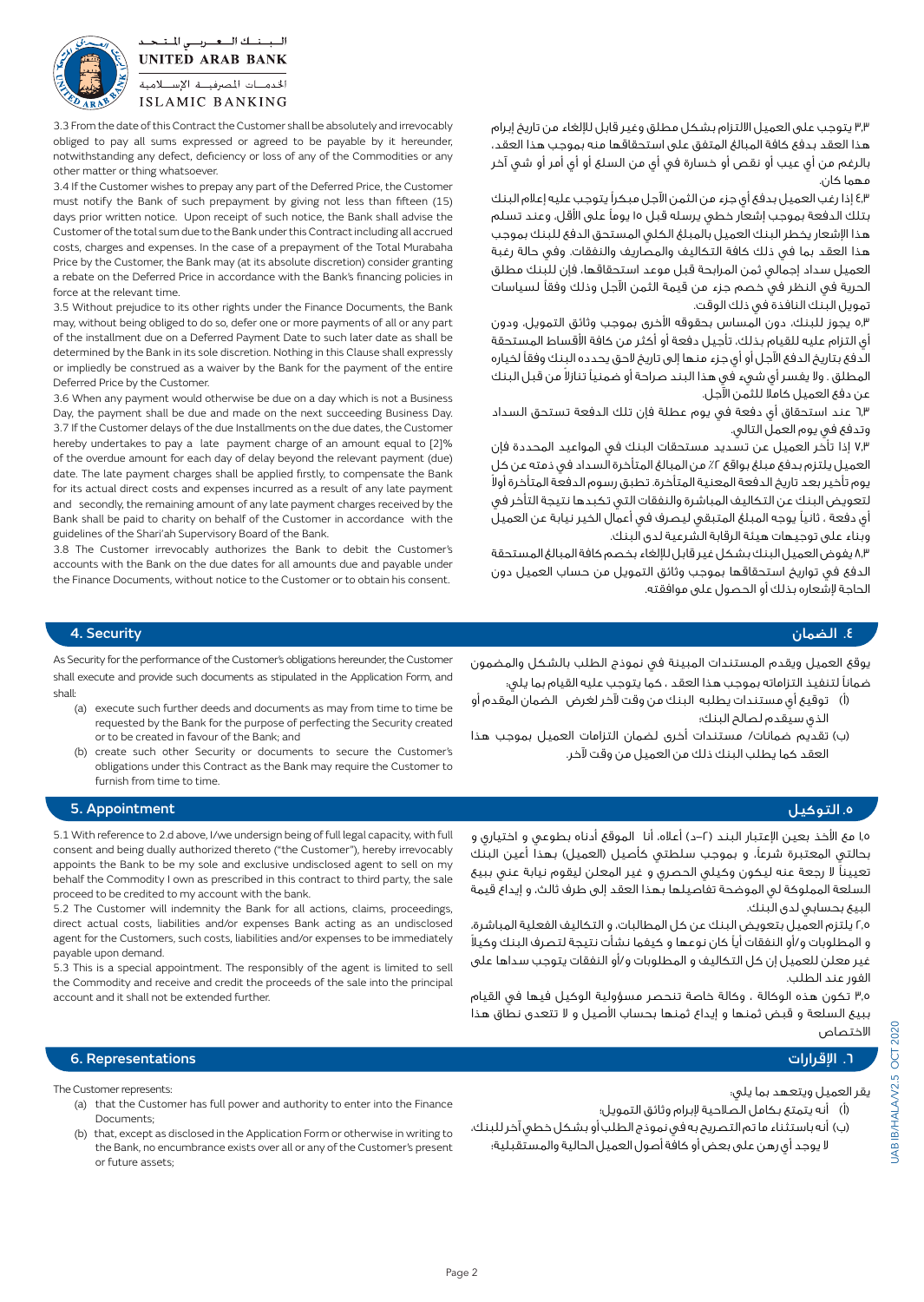

(c) that all acts and conditions required to be done, fulfilled and performed in order:

i. to enable the Customer lawfully to enter into, exercise the Customer's rights under and perform and comply with the obligations expressed to be assumed by the Customer under the Finance Documents and.

ii. to ensure that the obligations expressed to be assumed by the Customer under the Finance Documents are legal, valid and binding have been done, fulfilled or performed;

- (d) that no legal proceedings have been initiated or threatened against the Customer for the Customer's bankruptcy or against any material part of the Customer's assets or revenues;
- (e) that all information supplied by the Customer to the Bank in connection with the Finance Documents is true, complete and accurate in all material respects and the Customer is not aware of any material facts or circumstances that have not been disclosed to the Bank; and
- (f) that the Customer is not in breach of or in default under any agreement to which the Customer is a party or which is binding on the Customer or any of the Customer's assets and which breach or default could be reasonably likely to cause a Material Adverse Change.
- (g) All clients representations and warranties constituted shall be binding after the signing of this Contract are made on the date hereof and shall be deemed to be repeated on the date of each Deferred Payment Date with reference in each case to the facts and circumstances then subsisting.
- )ب( أنه باستثناء ما تم التصريح به في نموذج الطلب أو بشكل خطي آخر للبنك، ال يوجد أي رهن على بعض أو كافة أصول العميل الحالية والمستقبلية؛
- (ج) أن كافة الأعمال والشروط المطلوب القيام بها والوفاء بها وتنفيذها كانت لغرض:

.١ تمكين العميل قانونيًا من إبرام وممارسة حقوقه بموجب االلتزامات التي سيتوالها العميل بموجب وثائق التمويل و

.٢ التأكد من أن االلتزامات التي سيتوالها العميل بموجب وثائق التمويل، هي قانونية ونافذة وملزمة وتم القيام بها والوفاء بها وتنفيذها؛

- )د( أنه لم تتم مباشرة أي إجراءات قانونية أو يحتمل مباشرتها ضد العميل إلعالن إفالسه كما لم تتم مباشرة أي إجراءات قانونية ضد أي جزء هام من أصوله أو عوائده؛
- )5( أن كافة المعلومات المقدمة من العميل للبنك بخصوص وثائق التمويل هي صحيحة وكاملة ودقيقة من كافة النواحي الهامة وأن العميل ال يعلم بأي حقائق هامة أو ظروف لم يتم التصريح بها للبنك؛
- )و( أن العميل لم يخالف أو يخل بأي اتفاقية هو طرف فيها أو كانت ملزمة للعميل أو لأى من أصوله والتي يسبب مخالفتها أو الإخلال بها بشكل معقول تغييرًا سلبيًا هامًا.
- )ز( تكون كل إقرارات و تعهدات العميل ملزمة عند التوقيع على هذا العقد، وقد تم تقديمها بتاريخ إبرام هذا العقد، وتعتبر أنه تم تكرارها بتاريخ كل دفعة آجلة مع االستناد في كل حالة للحقائق والظروف القائمة في حينه.

## .7 التعهدات Covenants 7.

# ٧.١ يتعهد العميل بما يلي:

- )أ( القيام بتزويد البنك فورًا بأي معلومات أو مستندات إضافية قد يطلبها البنك من العميل؛
- )ب( في حالة طلب البنك ذلك ، يلتزم العميل بفتح حساب لدى البنك "الحساب" و يتنازل العميل بموجبه ("التنازل") لصالح البنك عن كافة حقوقه و ملكيته و مصالحه في الراتب و مكافأة نهاية الخدمة و الدخل اآلخر المذكور في نموذج الطلب و/أو أي خطاب موافقة مبدئية / نهائية مستلم من قبل البنك. و يقر و يوافق العميل أيضًا على أن يكون التنازل ساري المفعول و األثر حتى موافاة البنك لمستخدم العميل بتأكيد خطي بأنه قد تم الغاء / االفراج عن التنازل بواسطة البنك.
	- )ج( بموجب التنازل ، يتعهد العميل بما يلي .1 إيداع الراتب الشهري للعميل و دخله المنتظم اآلخر لدى البنك ، و

.2 إتخاذ كافة الخطوات الالزمة للتأكد من تحويل مستخدم العميل لراتب العميل و مكافأة نهاية خدمته إلى البنك، و

.3 عدم تنفيذ أي رهن حيازي أو اعاقة أو أي قيد قانوني آخر على الراتب الشهري للعميل و مكافأة نهاية خدمته.

 في حالة تغيير وظيفة العميل ، يجب على العميل إعالم البنك مسبقًا بتغيير وظيفته (دون الاخلال بحقوق البنك طبقاً لأحكام البند ٧) عن طريق تقديم خطاب بصيغة مقبولة للبنك يوافق بموجبه المستخدم الجديد على تحويل راتب العميل و مكافأة نهاية خدمته إلى البنك.

- 7.2 وفي حال تحويل الراتب أو عدم تحويله، فإن العميل يلتزم أيضا بما يلي: )أ( أنه سيعلم البنك فورًا عند وقوع أي حالة إخالل موضحة أدناه؛
	- )ب( أنه سيلتزم من كافة النواحي الهامة بكافة القوانين النافذة؛

## .8. Events of Defaults مالات الإخلال المستخدم المستخدم المستخدم العالمية المستخدم العالمية المستخدم العالمية ا

### $8.1$  If

- (a) the Customer fails to pay any sum due under the Finance Documents on its due date; or
- (b) any representation or statement made in any of the Finance Documents is incorrect or misleading; or
- (c) the Customer fails duly to perform or comply with any of the obligations expressed to be assumed by the Customer in any Finance Document; or
- (d) the Customer is unable to pay the Customer's debts as they fall due, commences negotiations with any one or more of the Customer's creditors with a view to the general readjustment or rescheduling of the Customer's indebtedness or makes a general assignment for the benefit of or a composition with the Customer's creditors or a moratorium is declared in respect of any indebtedness of the Customer; or

### 1.8 في حال:

- )أ( تقصير العميل عن دفع أي مبلغ مستحق بموجب وثائق التمويل؛
- )ب( تبين أو ثبت أن أي معلومات أو بيانات قدمها العميل في وثائق التمويل غير صحيحة أو مضللة؛
- (ج) تقصير العميل بتنفيذ أو الالتزام أصولا بأي التزامات تولاها العميل في أي وثائق تمويل؛
- )د( عجز العميل عن دفع ديونه عند استحقاقها، و بدء مفاوضات مع واحد أو أكثر من دائنيه لغرض إعادة ترتيب وجدولة مديونية العميل أو قدم تنازلاً<br>عاماً لفائدة دائني العميل أو أبرم تسوية معهم أو تم إعلان بخصوص تأجيل دفع أي مديونية على العميل؛

- 7.1 The Customer covenants that:
	- (a) immediately provide to the Bank any information or extra documentation that may be requested by the Bank from the Customer; and
	- (b) If required by the Bank, the customer shall open an account with the Bank ("The Account") and assign in favour of the Bank all its right, title and interest in and to the Customer's salary, end-of-service benefits and other income (the "Assignment") as mentioned in the application form and/ or any pre-approval / approval letter. The Customer acknowledges and agrees that the Assignment shall be in effect until released by the Bank. (c) In relation to the Assignment, the Customer undertakes to:
	- 1. Deposit the Customer's monthly salary and other regular income into
	- the Account.
	- 2. Ensure and procure that the Customer's employer shall transfer the Customer's salary and end-of-service benefits to the Account; and 3. Not create any lien encumbrance or other charge on the Customer's
	- monthly salary or end-of-service benefits. In the event of a change of employment the Customer must notify the

Bank in advance of the change of employment (without prejudice to the Bank's rights under Clause 7) and transfer the Assignment by providing a letter in a form acceptable to the Bank whereby the new employer agrees to transfer the Customer's salary and end-of-service benefits to the Account.

7.2 And incase of Salary transfer or without Customer also undertakes to:

- (a) promptly inform the Bank of the occurrence of any Event of Default stipulated hereinafter;
- (b) comply in all material respects with all applicable laws;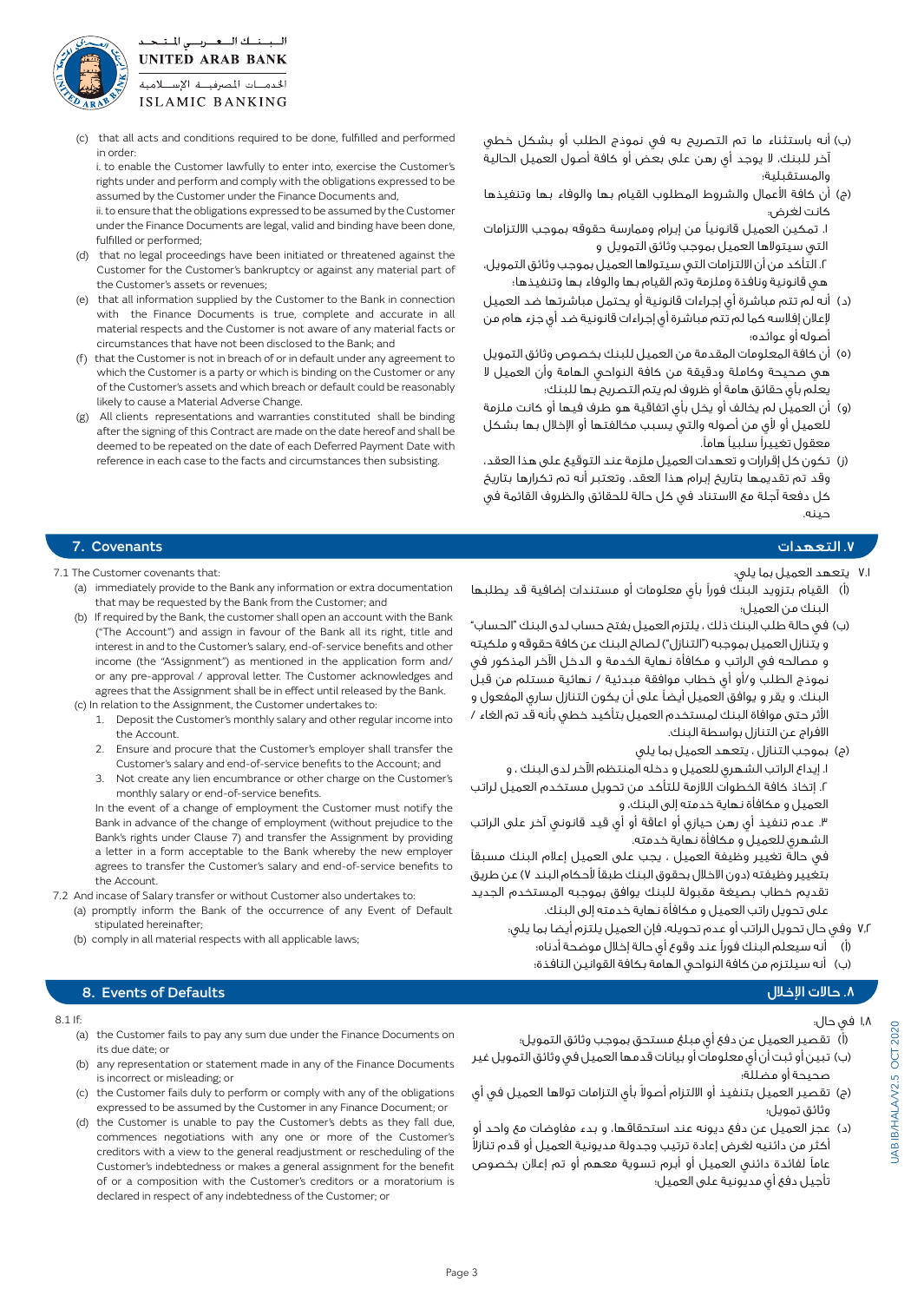

- (e) any steps are taken to declare the Customer bankrupt or the Customer is incarcerated, dies or becomes mentally incapacitated; or
- (f) any Security provided by the Customer ceases to remain in full force and effect: or
- (g) at any time it is or becomes unlawful for the Customer to perform or comply with any or all of the Customer's obligations under the Finance Documents; or
- (h) any other event or series of events occurs which in the reasonable opinion of the Bank may result in a Material Adverse Change,

the Bank may, immediately or at any time thereafter, by written notice to the Customer declare and demand by written notice all or any amounts. including, without limitation any Installments of the Deferred Price, then outstanding under this Contract and unpaid to be immediately due and payable or to be, otherwise, due and payable on demand by the Bank. including, without limitation, all costs and expenses incurred in connection with enforcing any Security.

## .9 التعويض Indemnity 9.

- 9.1 The Customer undertakes to indemnify the Bank against:
	- (a) any cost, claim, loss, expense (including legal fees) or liability together with any tax thereon, which it may sustain or incur as a consequence of the occurrence of any Event of Default or any default by the Customer in the performance of any of the obligations expressed to be assumed by it in any Finance Document: and
	- (b) any loss it may suffer as a result of its entering into the Murabaha Sale requested by the Customer hereunder but not made by reason of the operation of any one or more of the provisions hereof.
	- (c) the Customer shall hold harmless and indemnify the Bank, its officers, employees and/or agents, against any loss, cost, damage, expense or liability which they or any of them may incur (direct or indirect) as a result of the Bank or any such officer employee or agent acting upon, delaying or refraining from acting upon instructions of the Customer or purporting to be from the Customer or which the Bank believes to have been issued by or for the Customer.

10.1 All notices and other communications under this Contract shall be in writing and shall be sent to the respective addresses of the Parties as stated in the Application Form or to such addresses as the Parties may specify from time to time. Notices may be delivered by hand, facsimile message against a written

10.2 Notices sent by telex or fax shall be deemed to be received on the Business Day following the day they are transmitted and if sent by registered post or courier, shall be deemed to be received three (3) Business Days after the date of posting or dispatch (as the case may be) and properly addressed to the addressee. 10.3 All communications, notices or documents made or delivered by one Party to the other pursuant to this Contract shall be in the English or Arabic language 10.4 The Bank has the absolute discretion whether or not to accept, rely or act upon any communication received via telephone, untested telex or facsimile transmission and shall be entitled to request verification of any such

confirmation of receipt or by registered post or courier.

communication by any method the Bank deems appropriate.

- (هـ) اتخاذ أي خطوات لإعلان إفلاس العميل أو في حال سجنه أو موته أو في حال فقد العميل أهليته؛
	- )و( توقف نفاذ وفعالية أي ضمان مقدم من العميل؛
- )ز( في أي وقت يصبح فيه العميل غير قادر قانونيًا على إنجاز أو االلتزام بأي من التزاماته بموجب وثائق التمويل .
- )ح( حدوث أي أمر آخر أو سلسلة أمور أخرى يجوز وفقًا لرأي البنك المعقول أن تؤدي إلى حدوث تغيير سلبي هام؛

 عندها يحق للبنك فورًا أو في أي وقت بعد ذلك وبموجب إشعار خطي يوجه للعميل التصريح والمطالبة باستحقاق أي أموال فورًا بما في ذلك ودون حصر أي أقساط ثمن آجل مستحقة بموجب وثائق التمويل وغير مدفوعة ً أو تستحق أو يتوجب دفعها بناء على طلب البنك بما في ذلك ودون حصر كافة التكاليف والنفقات الناتجة عن تنفيذ أي ضمان.

- 1.9 يتعهد العميل بتعويض البنك بخصوص ما يلي:
- )أ( أي تكاليف أو مطالبات أو خسائر أو نفقات )بما في ذلك األتعاب القانونية( أو االلتزامات والضرائب المترتبة عليها نتيجة لحدوث أي من حاالت اإلخالل أو أي إخالل من العميل بخصوص إنجاز أي من االلتزامات التي يتوالها العميل في أي وثائق تمويل؛
- )ب( أي خسارة يتكبدها البنك ناتجة عن إبرام عقد بيع المرابحة بطلب من العميل بموجب هذا العقد وغير ناتجة عن تنفيذ شرط أو عدد من شروط هذا العقد.
- )ج( يتعهد العميل بمنع الضرر عن البنك ويلتزم بتعويضه وتعويض مسؤوليه وموظفيه و/ أو وكالئه عن أي خسارة أو تكلفة أو ضرر أو التزام يتكبدونه )بشكل مباشر أو غير مباشر( نتيجة تصرف البنك أو أي من مسؤوليه أو ً موظفيه أو وكالئه أو التأخير أو االمتناع عن التصرف بناء على تعليمات العميل أو يزعم أنها صادرة عن العميل أو يعتبر البنك أنها صادرة عن العميل أو لصالحه.

## .10 اإلشعارات Notices 10.

1.10 يتوجب بموجب هذا العقد أن تكون كافة اإلشعارات والمراسالت األخرى خطية ويتوجب أن ترسل إلى العناوين المعنية لألطراف كما هو مبين في نموذج الطلب أو إلى العناوين التي يحددها األطراف من وقت آلخر. و يجوز تسليم اإلشعارات باليد أو بالفاكس مقابل تأكيد خطي بالتسلم أو بالبريد المسجل أو بواسطة مراسل.

2.10 تعتبر اإلشعارات المرسلة بواسطة التلكس أو الفاكس أنها أستلمت في يوم العمل الذي يلي اليوم الذي ترسل فيه وتعتبر في حال تم إرسالها بالبريد المسجل أو بواسطة مراسل أنها تسلمت بعد ثلاثة أيام عمل من تاريخ الإرسال (حسب الحاجة) وأنها وجهت بالشكل الصحيح إلى عنوان المرسل إليه.

3.10 يتوجب أن تكون كافة المراسالت أو اإلشعارات أو المستندات المحررة والمسلمة

من طرف إلى آخر بموجب هذا العقد بأحدى اللغتين اإلنجليزية أو العربية. 4.10 ً يتمتع البنك بحرية التصرف المطلق سواء بقبول أو االعتماد على أي اتصاالت تتم ً بواسطة الهاتف أو التلكس أو الفاكس أو التصرف بناء عليها كما يحق له طلب تأكيد أي من هذه االتصاالت بأي طريقة يعتبرها البنك مناسبة.

# ال المقاصة Off Set Off Set Off Set 11. Set Off Set 2011 ، وقال المقاصة Off Set Off Set 2011 ، وقال المقاصة Off

يفوض العميل في أي وقت بموجب هذا العقد البنك الستخدام أي رصيد دائن عائد للعميل أو أي مبلغ مستحق من البنك للعميل لتسديد أي التزام مستحق من العميل إلى البنك جزئيًا أو كليًا بموجب وثائق التمويل. وفي حال عدم تصفية العميل اللتزاماته مع البنك يجوز للبنك تنفيذ مقاصة وفق مبلغ مقدر منه بنية حسنة ليكون مبلغ هذا االلتزام. إذا كانت االلتزامات بعمالت مختلفة يحق للبنك تحويل أي التزام حسب سعر صرف سوق العمالت وفق سياق عمله العادي لغرض المقاصة.

The Customer hereby authorises the Bank to apply any credit balance to which the Customer is entitled or any amount which is payable by the Bank to the Customer at any time in or towards partial or total satisfaction of any payment obligation which may be due or payable by the Customer to the Bank under the Finance Documents. In cases where an obligation is unliquidated, the Bank may set-off in an amount estimated by it in good faith to be the amount of that obligation. If obligations are in different currencies, the Bank may convert either obligation at a market rate of exchange in its usual course of business for the purpose of the set-off